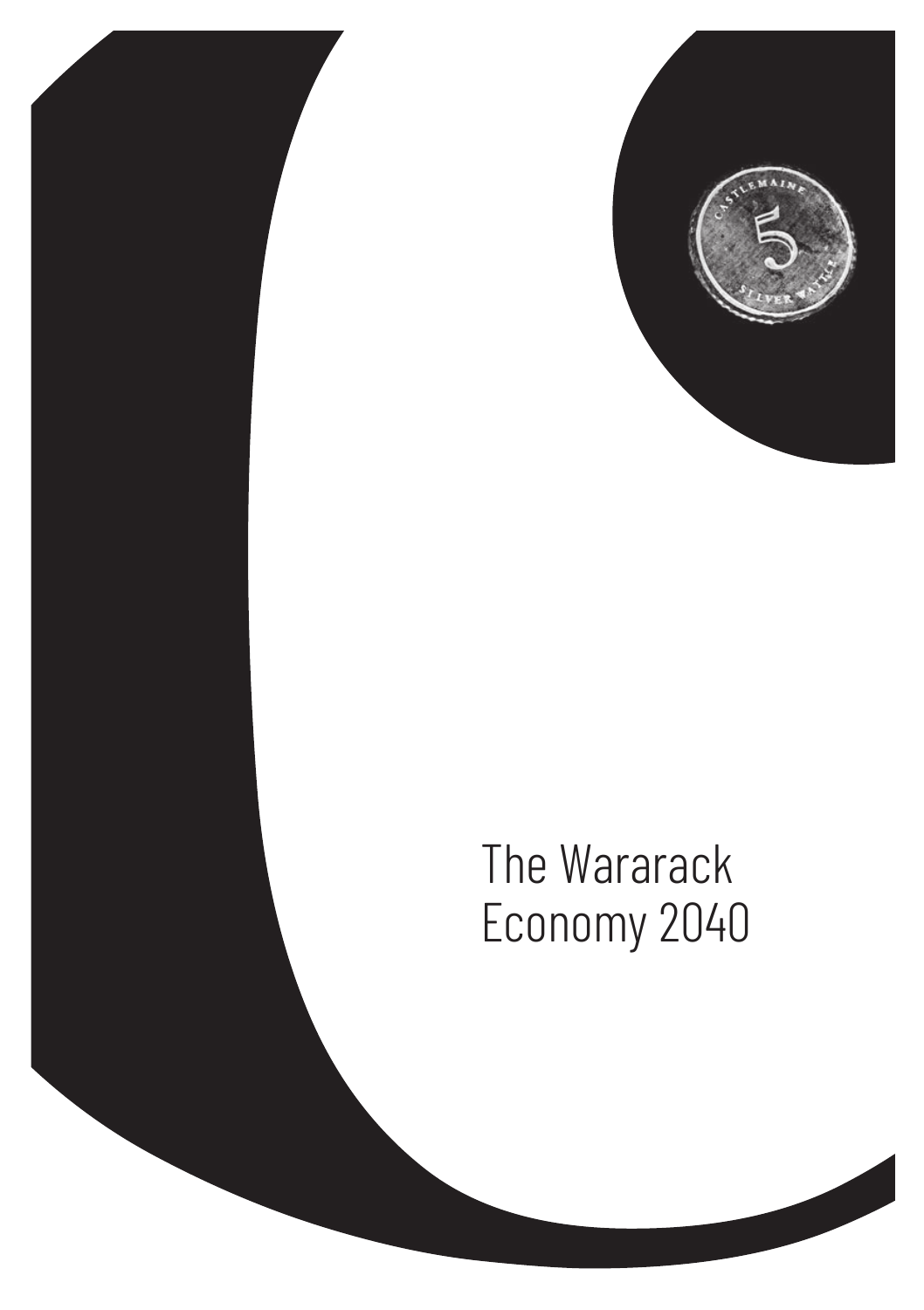This paper was prepared by Warwick Smith of the Castlemaine Institute at the inivitation of the Mount Alexander Shire's Community Transition Planning project, now known at the Wararack Initiatives.

As a future scenario it offers one lens through which to imagine and shape the ways we might respond to climate change, focusing on the role of the local economy. As one person's vision, this paper is intended as a provocation towards an expanded conversation with the community.

Blank pages have been provided to allow space for your ideas and reflections. Hang onto these for future conversations.

#### **wararack.org**

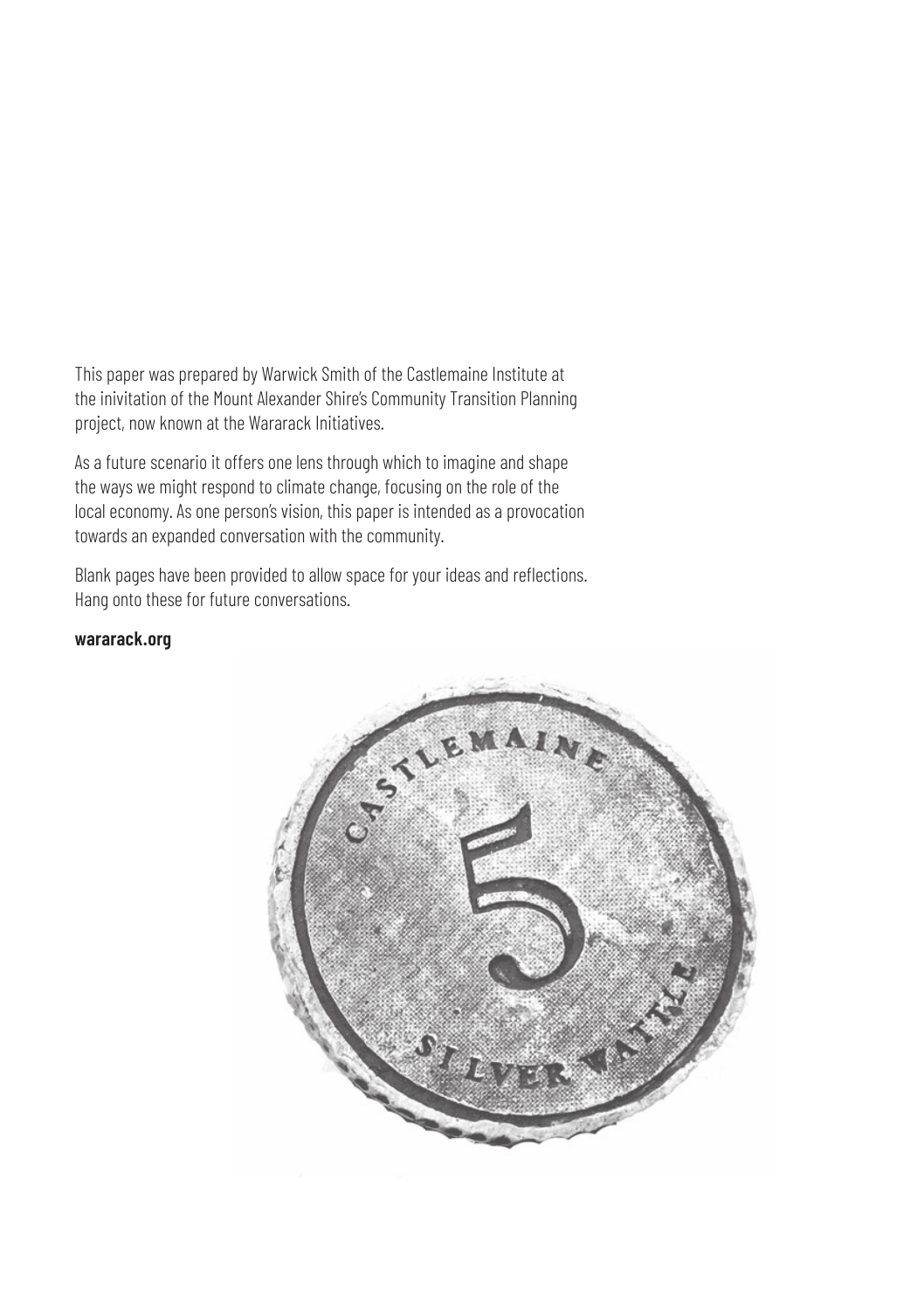Wararack is the Silver Wattle. Among many traditional uses, its sap can be used as a glue, a binding agent. Back in 2020, Uncle Rick Nelson and Aunty Julie McHale suggested we use it in all of our local climate transition work to represent the binding of people with Country and with each other. This recognition of Country, of our emergence from and dependence on our place, informs all of our thinking about how we best live on this land.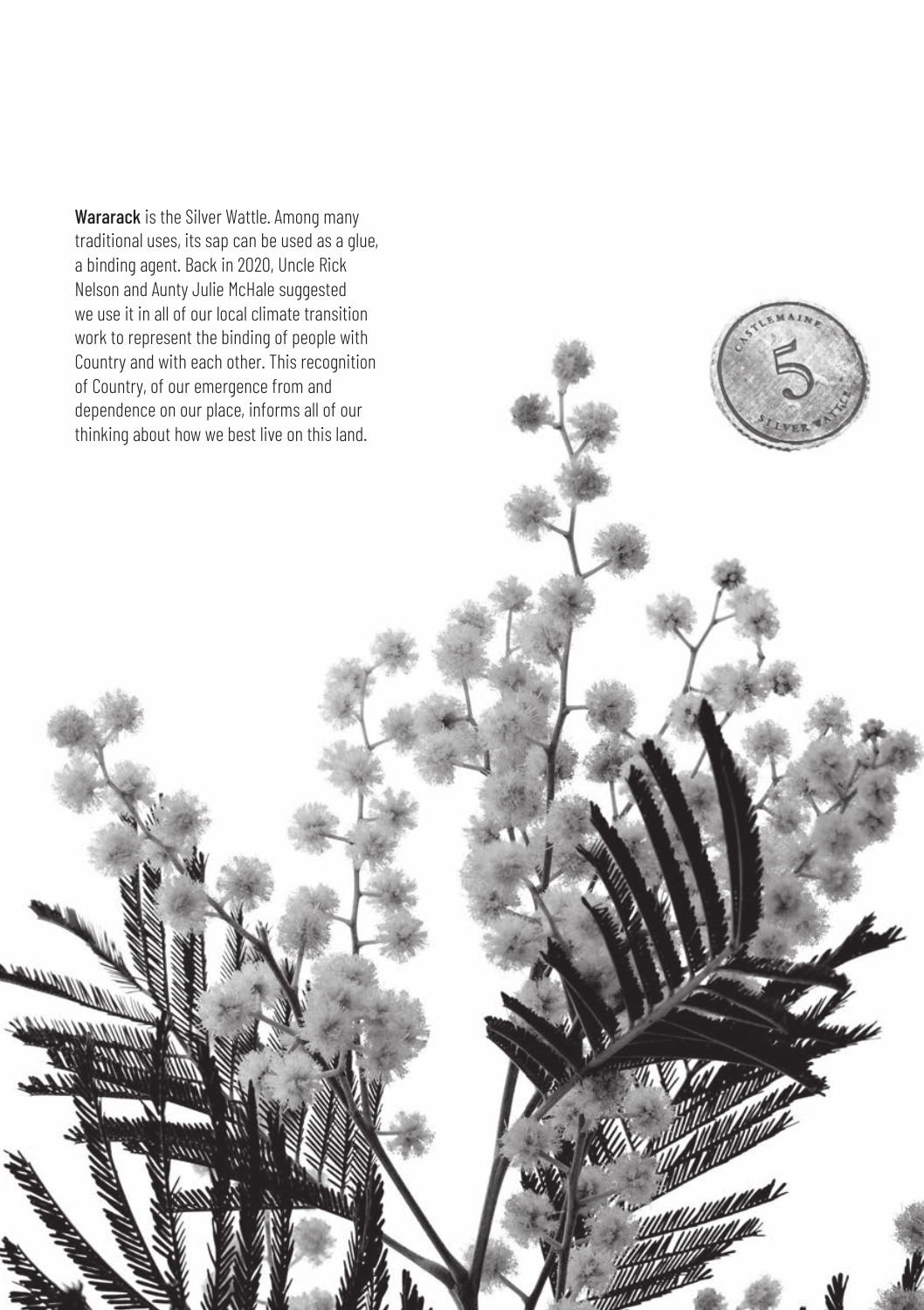

### Mount Alexander (Lianuk) in 2040: The Wararack Economy

#### **In 2040 the local economy of Mount Alexander Shire (Lianuk) is vibrant and diverse.**

There's a large manufacturing and repair industry that reuses, recycles, repairs and repurposes many of our material goods. Manufacturing and repair businesses are all worker owned cooperatives, meaning that priorities and profits are directed wherever the workers decide. Many opt for shorter working weeks and by 2040, most people in the shire are working 30-hour weeks on full time pay. Landfill waste has been almost completely eliminated and is now primarily used for items produced in the 2020s and earlier.

#### **We have a local currency, the Wararack.**

This currency's initial purpose, when it was launched, was to employ all of our local unemployed people, giving them jobs useful to the community or to Country, like improving the energy efficiency of our homes, planting trees to shade our towns, restoring degraded lands, and making our streets beautiful and vibrant community spaces. They even help to build public housing using local materials on unused or underutilised land. As a result of the creative use of the Wararack, everyone in the Shire who wants a job has a job and can make a meaningful contribution to the community. Those who cannot engage in paid employment are well supported. Everyone who needs a safe place to call home has access to one.

#### **But the Wararack has since done a lot more than that.**

By accepting the Wararack as part of local rates payments, the Council was able to underpin its value and then use it to stimulate a rapid transition to a carbon negative economy. Carbon neutrality was achieved in late 2030 and since then other parts of Australia have been paying us to store their carbon, which we're doing mostly on our agricultural land through regenerative farming practices. Continuing on from the transformative benefits of no-till farming, our local farmers, working with the Country and local Aboriginal people, built on and shared the knowledge to radically improve productivity, water retention and carbon storage in our agricultural landscape.

#### **Farmers from around the country have been coming here for the last decade to observe and to learn.**

Local unemployed workers can easily get decent paying jobs on farms thanks to the income from combined carbon farming and conventional food and fibre production. Labour intensive, high diversity and high yield market gardening is now cost competitive with broad acre monocultures thanks to the combination of the Warrarrack, carbon farming, and the creative use of urban storm water. This form of agriculture uses less chemical inputs, less water and results in more nutritious fesh foods.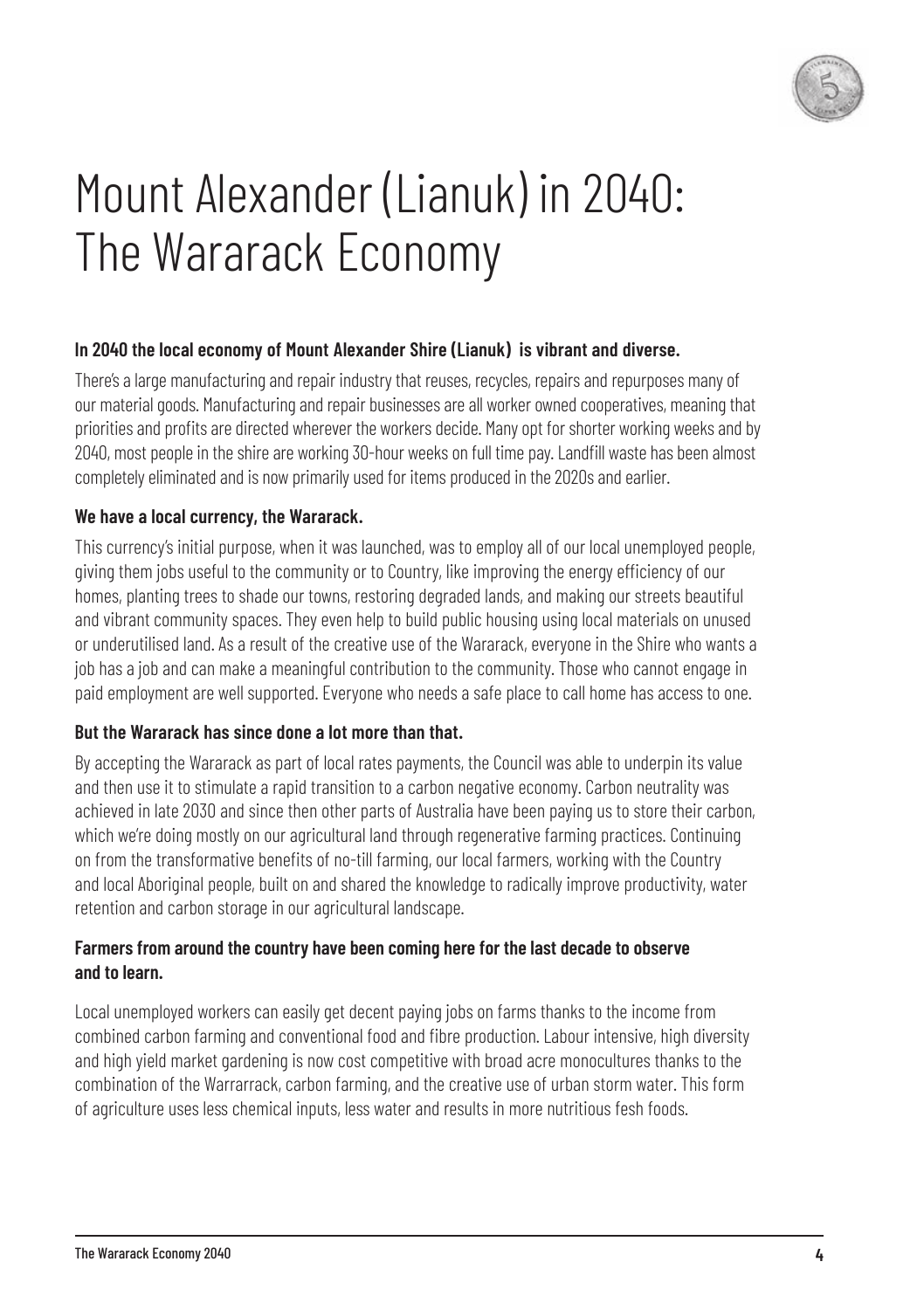

#### **Most people buy their food using Wararacks from the farmers.**

Either directly or through the local Food Hub that was developed in 2025 in consultation with the Open Food Network. The purpose of the Food Hub is to scale up and support local food systems, aggregating for processing, storage and ease of (low carbon) access. The result is our money, the product of our work, staying in our local community and generating wealth, jobs and prosperity. The supermarket is still there but it's smaller than it used to be and mostly sells things we can't grow or make locally.

Council regulations passed back in 2023 mean that you can only build solar passive housing now in the shire. Our new houses need almost no energy for cooling or heating and stay comfortable all year round. The extra cost of building solar passive homes was paid for by council with Wararacks and new owners pay it back with the money they save on energy bills, so there's no increase in house prices. Most of the older housing stock have had energy efficiency upgrades. In some instances, entire new facades were put on existing housing. These facades are manufactured in the same prefabrication factories that also build pre-fabricated new solar passive homes. These factories have been renovated and repurposed from those built for our region's first industrial age.

The heat related death of our elderly citizens is a thing of the past. Nobody is cold in their homes in winter or too hot in summer and our domestic energy use is a fraction of what it used to be.

We have our own community-owned energy company that links local households and businesses together in interconnected micro-grids backed by local energy storage. Rooftop solar creates most of the energy we need. Households buy and sell power from each other, paying in Wararacks, or simply share with friends, extended family and those in need. There are a few larger scale wind and solar plants but these days they mostly export energy. Selling our excess energy to surrounding communities generates income that can be used to improve our energy production, energy efficiency or be redistributed to the community as a dividend – whichever the community decides is needed most at that time.

#### **Walking and cycling are the default for most residents of our towns.**

Thanks to improved infrastructure and reduced working hours. Electric bikes are made locally and are subisidised by Council as part of the Wararack initiatives. The reduced impact on roads saves the Council hundreds of thousands in road maintenance expenditure. A relatively small fleet of lightweight, self-driving electric vehicles meets almost all our motorised transportation needs. The car batteries also serve as energy storage for the community owned power company.

The press of a button calls one of these cars to your door and by the time you've picked up your wallet, shopping list and keys, it's there in your driveway waiting to take you to your destination. Owning cars is still possible but, if you live in town, it's so much more expensive and time consuming than being a member of the community owned car pool that most people eventually give it up.

We don't need much parking in our towns anymore. Because most people are on bikes and the selfdriving cars can go and park out of the way until they're needed again. Almost all of the car parks have been turned into public space or used to build public buildings. The result is a lot more trees, places to sit, places to play as well as shade and cooler microclimates in the centre of our towns.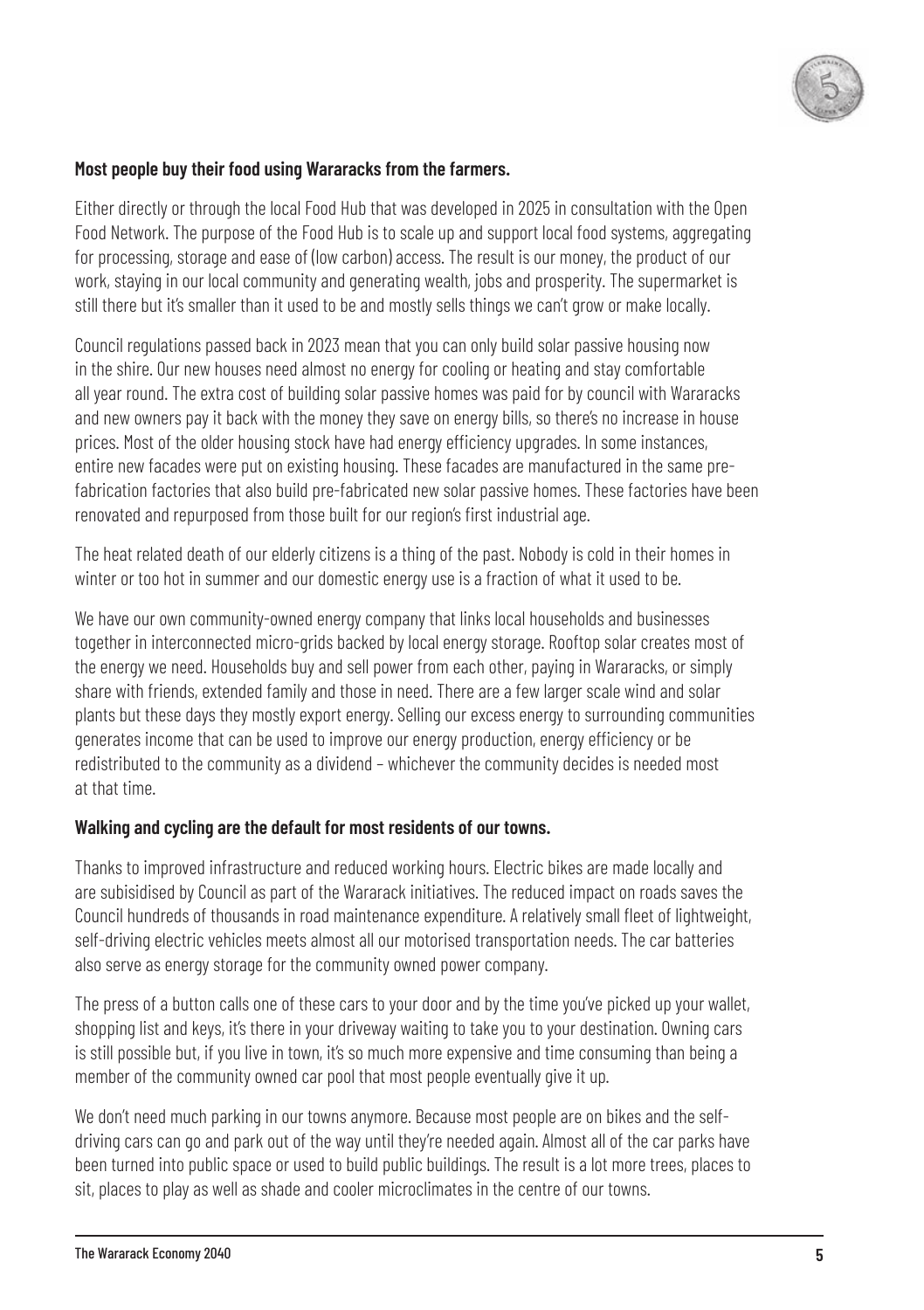

#### **The local creative sector, our artists, musicians and makers are thriving.**

Many local businesses are worker owned cooperatives and, through a program subsidised as part of the Wararack initiatives, most have an artist in residence, sometimes more than one. The Castlemaine State Festival is still a massive event every two years and is strongly connected to Country and more focussed on our prodigious local talent. The creative, vibrant and experimental culture that continues to develop means that Central Victoria becomes a centre of innovation in many fields.

#### **Preventative and community health services are our major health services, reversing the current situation.**

Treatment based health services are there as a backup to the preventative programs. Community health and mental health programs are fully funded using Wararacks to make up gaps in Commonwealth and State funding. The result is a dramatic improvement in overall health and wellbeing and a fitter, healthier, more active population.

Regular forums are run to determine what the priorities are for our communities and how we can best achieve them. Elders are aware and Aboriginal people are at the heart of these processes, bringing their wisdom, patience, and a timeless connection to this land to bear on resolving the issues of the day. Deliberative decision-making juries are set up for important decisions with members selected at random from the population — paid in Wararacks if they have to miss work for their civic duty.

Deliberative processes take the time to examine the evidence and arguments on all sides, they're informed by experts, but the decisions are made by ordinary citizens. Time and time again these processes have proven that, if given time and the right resources, citizen juries make great decisions. Not only are they good decisions but inclusive decision-making means that the whole community understands what's being done and why.

#### **Dhelkunya Dja, the Dja Dja Wurrung Country Plan, 2035-2055, continues to be one of the region's key guiding documents.**

With the full resourcing of the first (2014-2034) plan and the formal adoption and implementation of a community wide reconciliation and recognition plan through the Wararack Initiatives, our region is a national leader in race relations, reconciliation and Indigenous led care of Country. Despite all of these achievements, the monthly ceremonial fire in Victory Park in Castlemaine, that's been happening since the early 2020s, always reminds of the work still to be done and that care of Country and community is a never-ending task.

Based on strategic plans developed through deliberative processes, Council works with local industry groups to diversify our economy. This diversity makes us resilient to external shocks and self-sufficient in many of the essentials of life. The circular economy cooperative helps residents make decisions about products that are built to last and to be repaired. Expensive up-front purchases for high quality goods are enabled through rental or rent-to-buy schemes so that low income households can also afford high quality goods that will last a lifetime.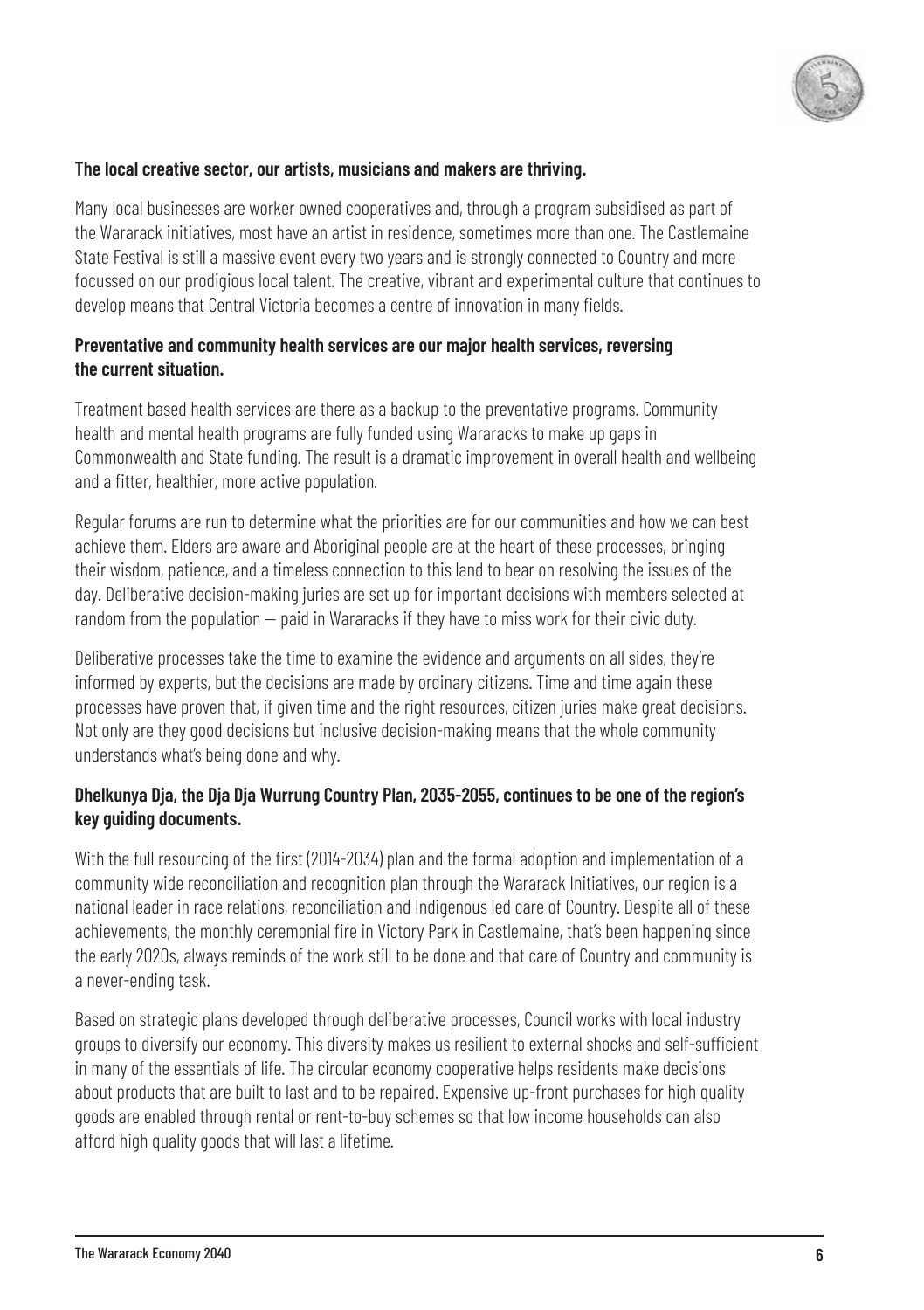

Instead of relying on the mantra of jobs and growth, local government sets its priorities around community priorities and the entire community works together to lobby state and federal governments to contribute to and facilitate local strategic plans. The success of this community led model is contagious, first spreading throughout Central Victoria and then further afield.

#### **By 2035 local governments have taken state government power over most planning and regulation of businesses.**

The result is a culture of experimentation, collaboration and innovation. We can afford to experiment, to fail and to learn from our failures because our diverse and creative economy has made us resilient, with built in redundancies.

#### **Networks of interlinked gardens provide habitat for our diverse range of wildlife and native plants.**

With the towns providing arks for them through the worst extremes of climate change. Led by the Dja Dja Wurrung people and resourced through the Wararack initiatives and employment schemes, our Country is well cared for. Our natural places are valued by the community and actively managed for their natural and cultural heritage.

#### **The Jaara are our respected leaders, teachers and knowledge bearers, connecting the entire community to Country.**

All this might sound utopian, but it's all based on things we knew how to do way back in 2020. And it's not a utopia here in 2040. We still have divisions within the community, we still have local disputes between blow-ins and old timers, we still have to deal with a warming climate and the associated droughts, heatwaves and fires, but we're much more capable of dealing with these things because we have built in ways to communicate with each other, to discuss and debate safely and with respect. The biggest thing that's changed is the community is in control of its own direction and people are able to have their voice heard.

#### **People don't feel powerless like they used to.**

### castlemaine institute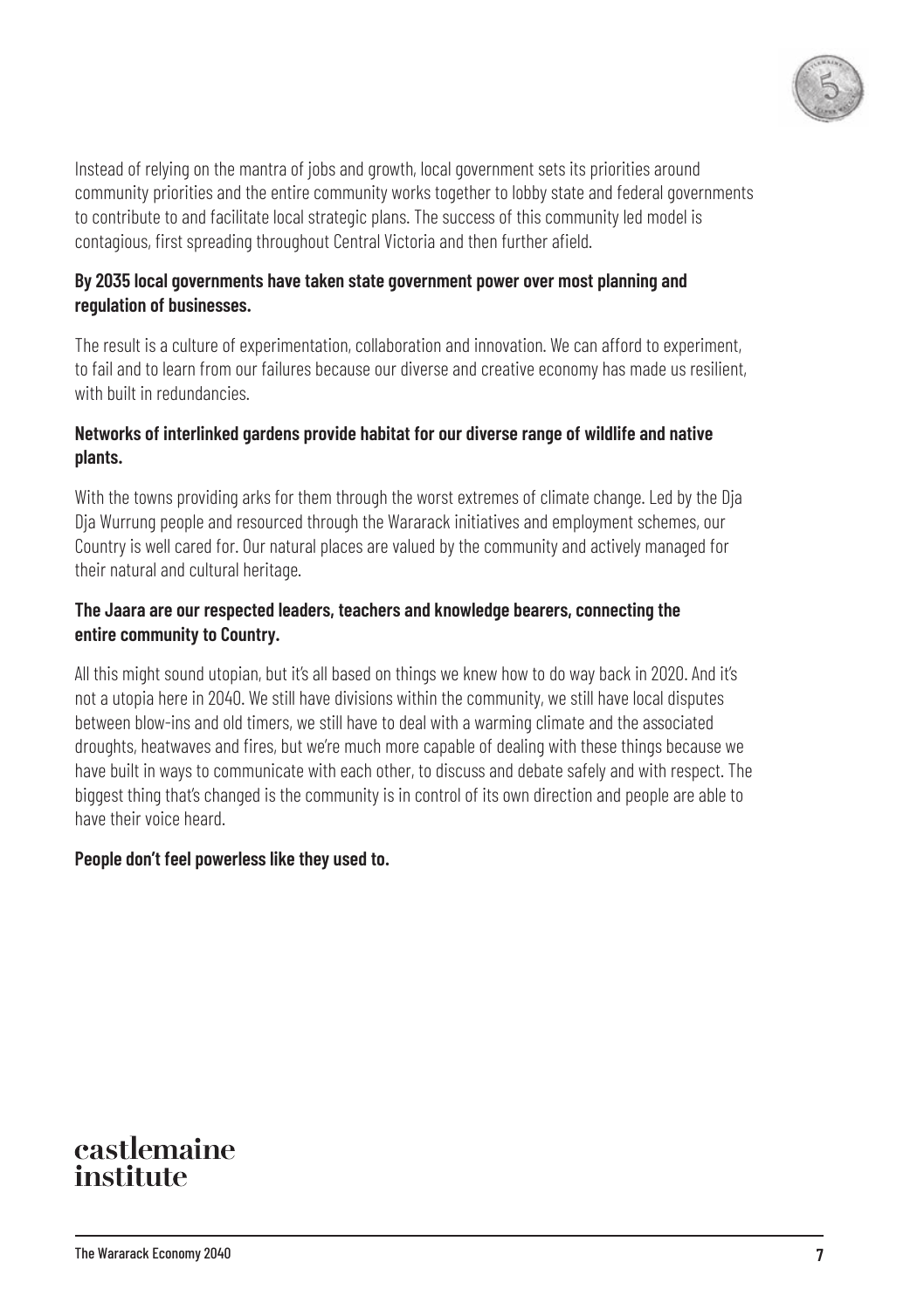

The Wararack Economy 2040 **8**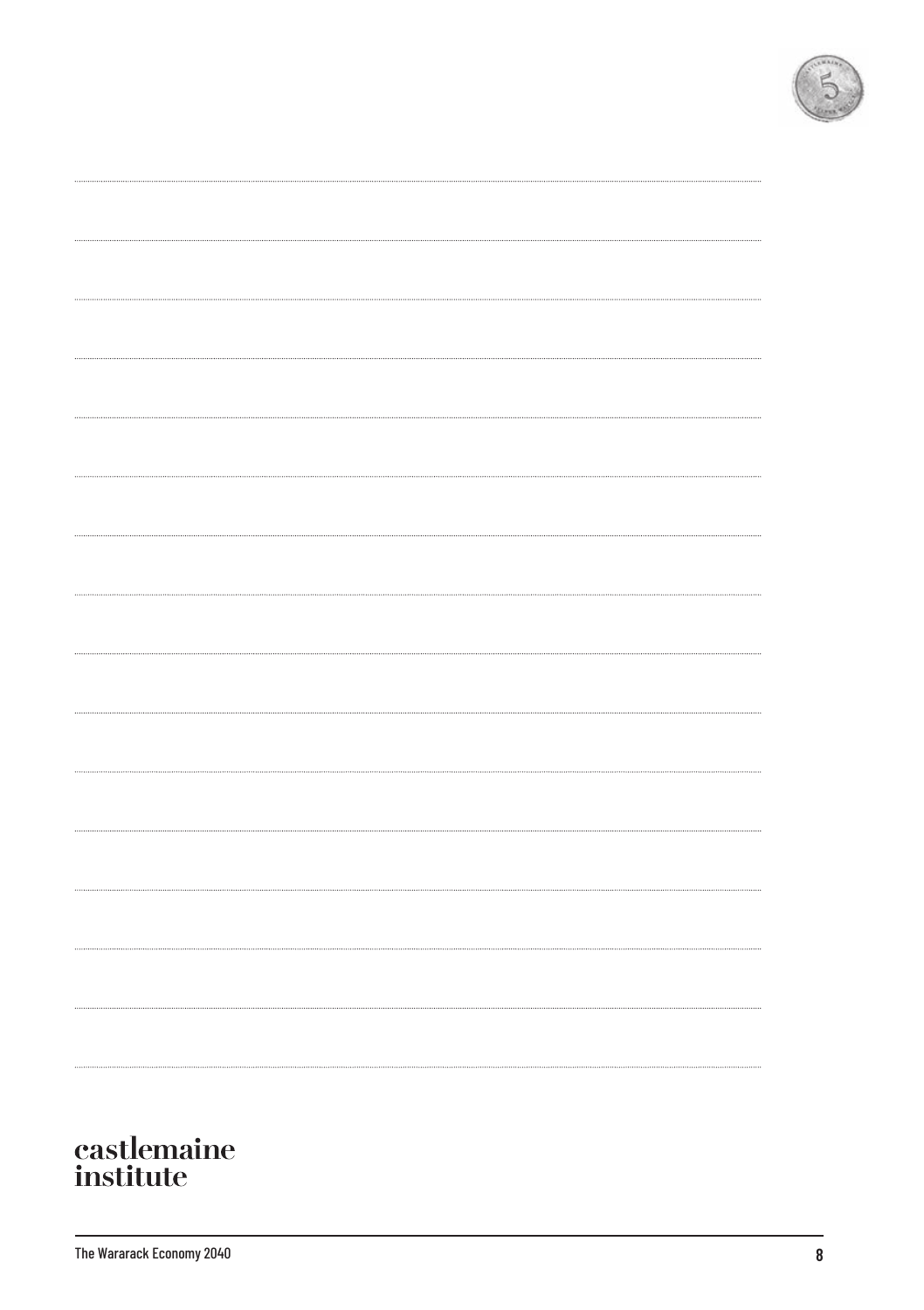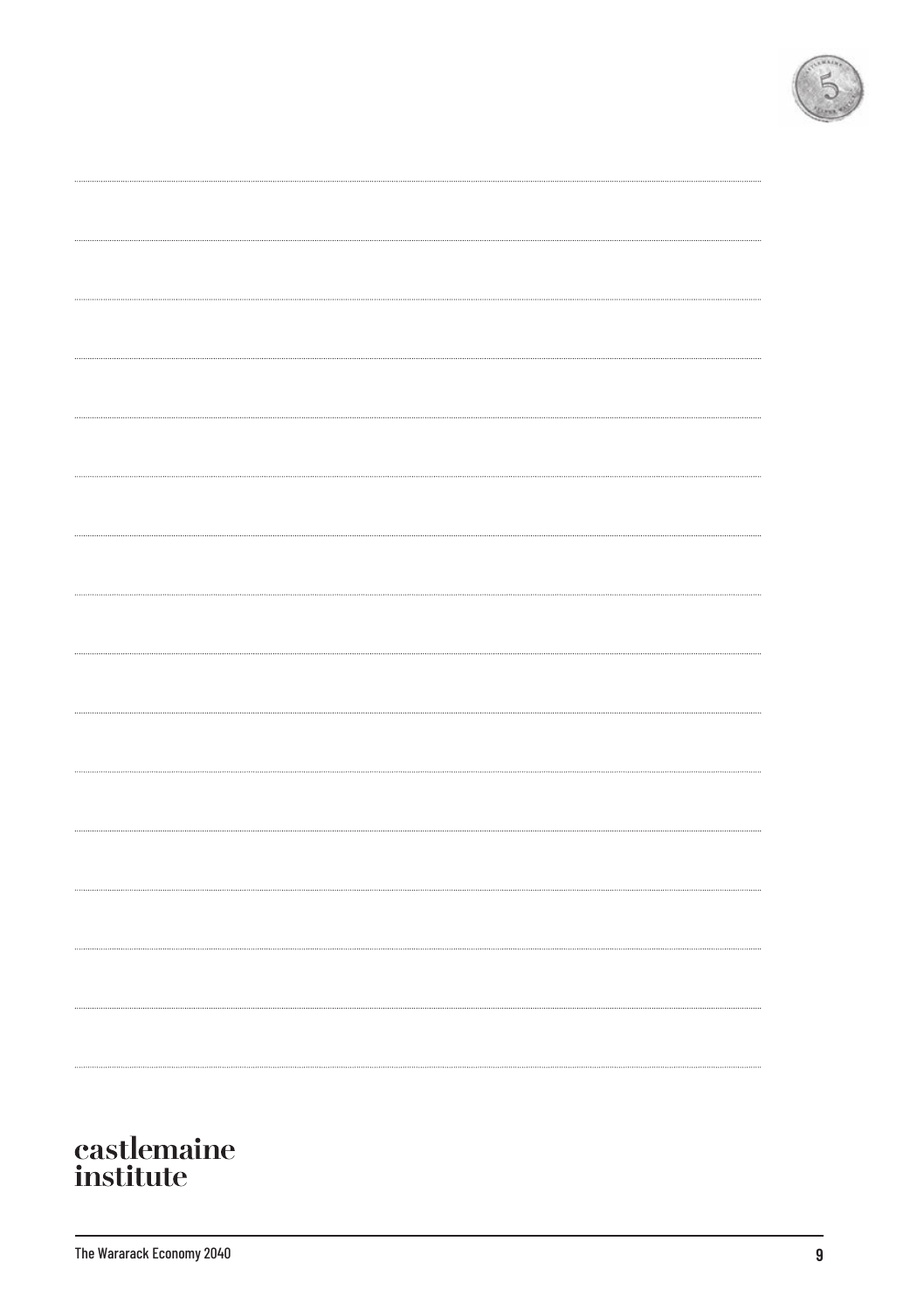